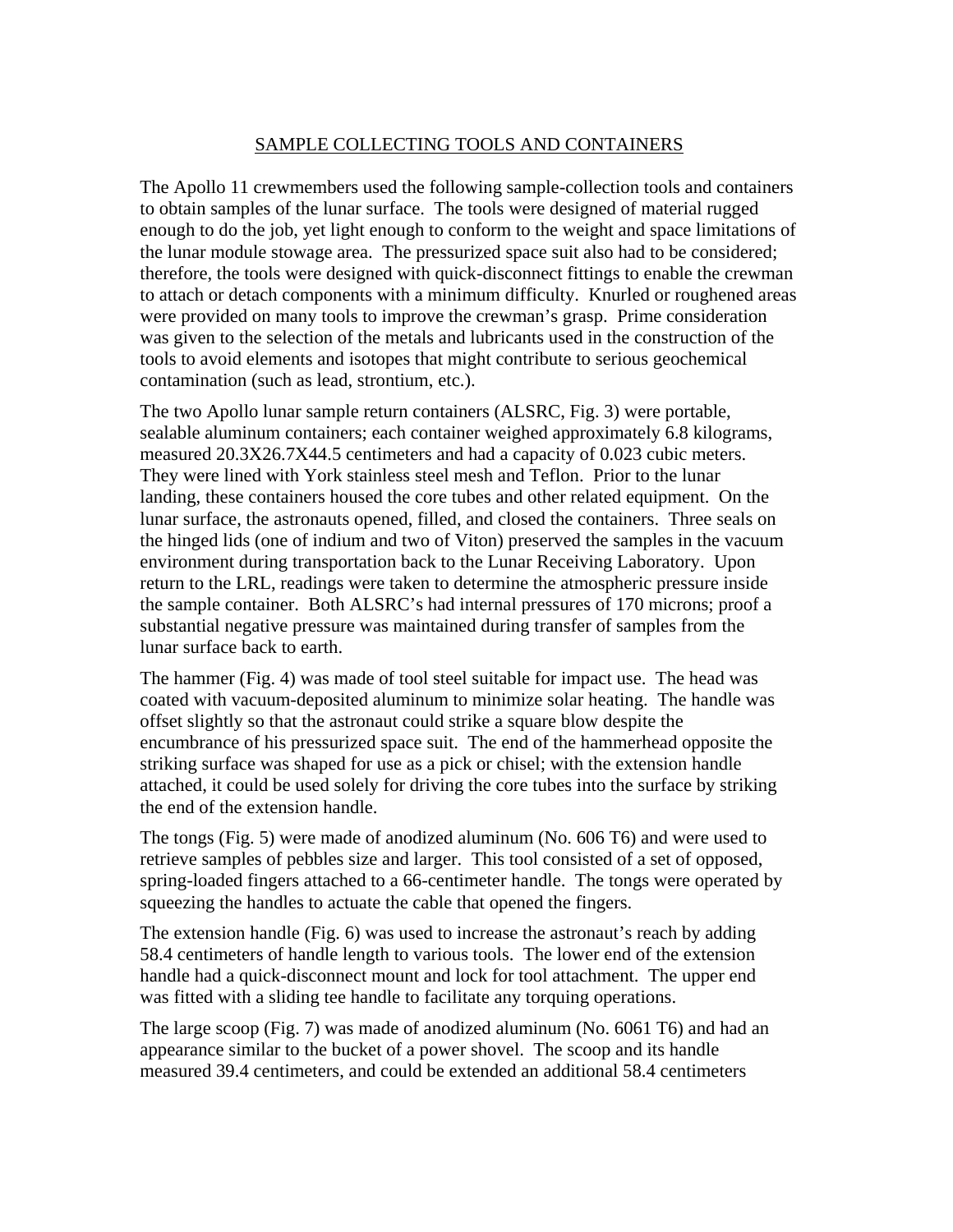using the extension handle. The large scoop was used in the lunar extravehicular activity to collect the bulk sample.

Two core tubes (Fig. 8) were made of anodized aluminum (No. 6061 T6) and were used to obtain samples from the lunar surface in a manner such that any possible near-surface stratigraphy would be preserved. The core tubes are 41.3 centimeters long and would be attached to the extension handle. Two tubes, each containing a sample, were capped and placed in the documented sample return container.

The contingency sample container (Fig. 9) consisted of a small Teflon bag, resembling an oversized sandwich bag, and a jointed aluminum handle approximately 84.5 centimeters long in its fixed extended position. The bag measured 5.2X12.7X17.8 centimeters. The contingency sample container was used to obtain a lunar sample during the early stages of the extravehicular activity. This sample was intended to provide at least a small amount of lunar material for return to earth if it were necessary to terminate the surface portion of the mission early.



Fig. 3: Sample Return Container (ALSRC) with Rocks S69-45002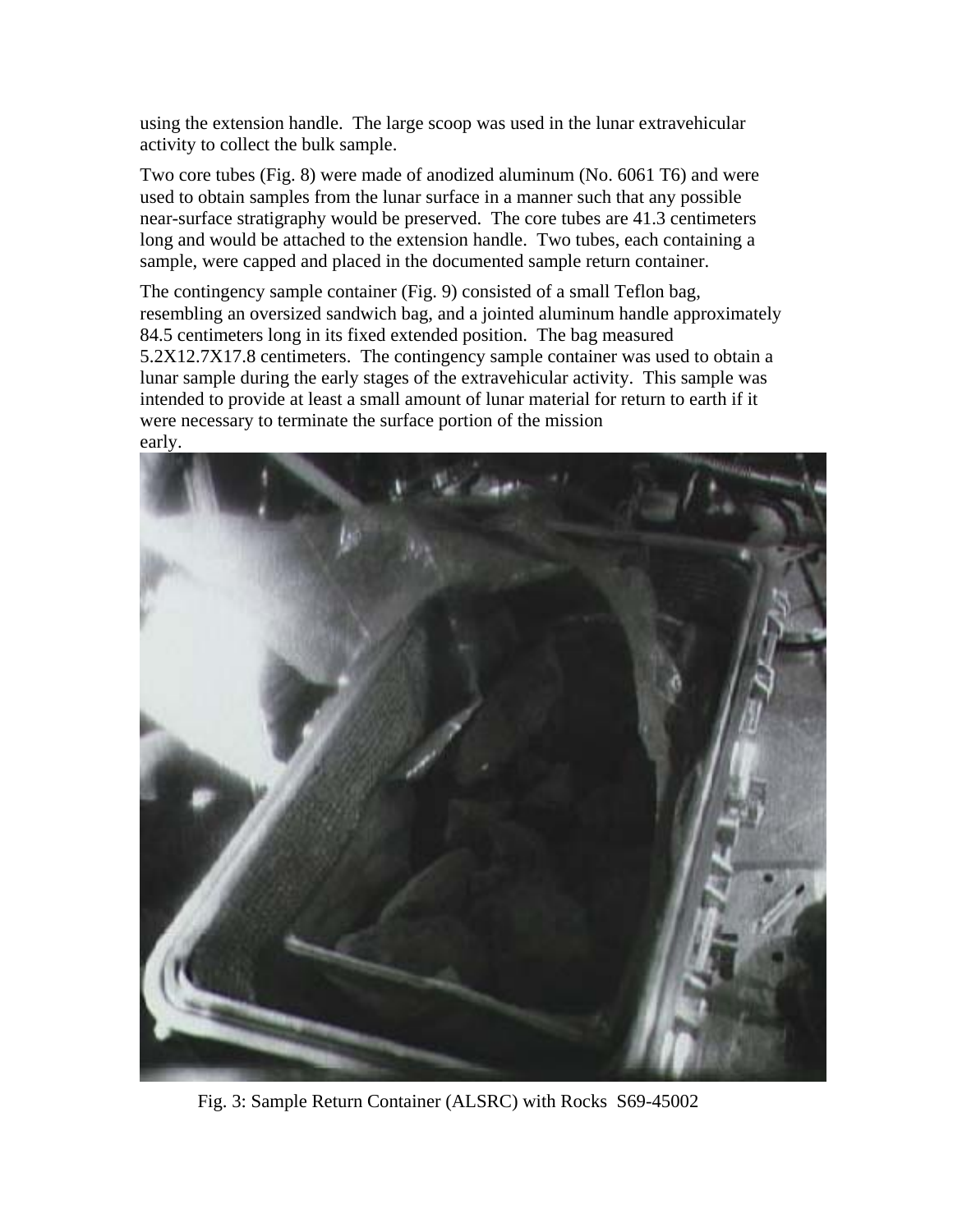

Figure 4: Hammer S69-31847



Figure 5: Tongs S69-31855



Figure 6: Extension Handle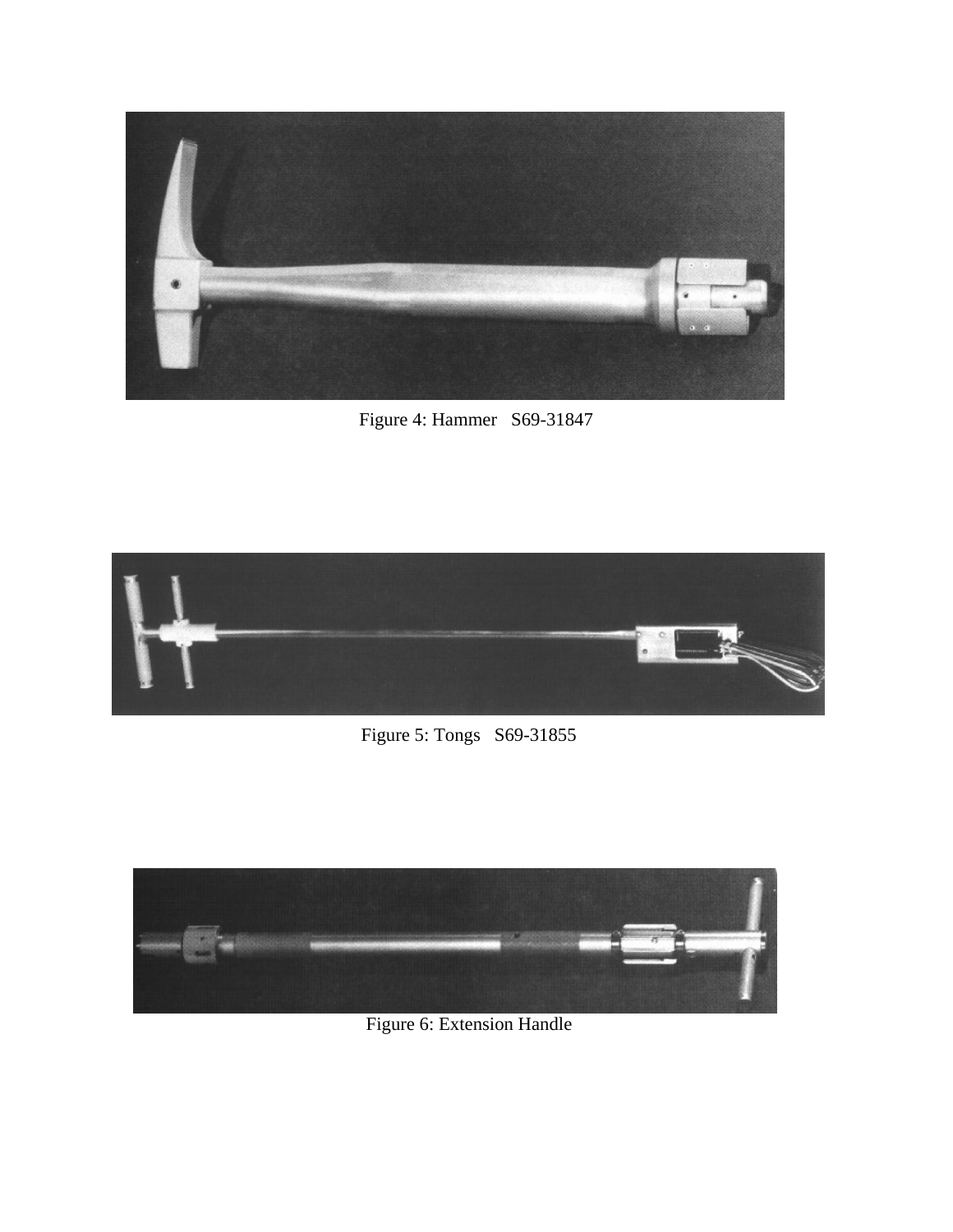

Figure 7:Large scoop S69-31846



Fig. 8: Core Tube S69-31856 s